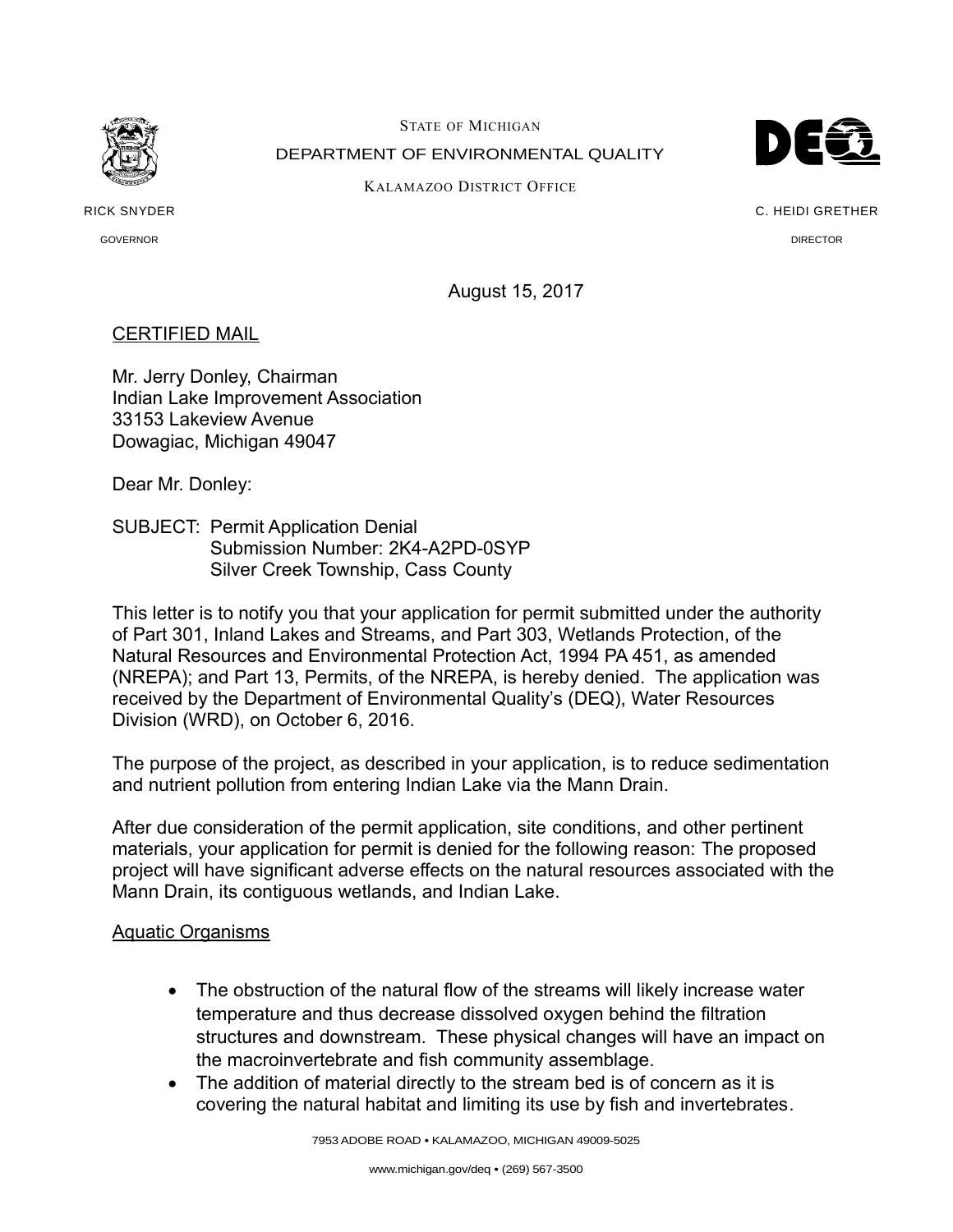Mr. Jerry Donley, Chairman Page 2 August 15, 2017

- Nutrizorb and zeolites are proposed for use to reduce nutrient loading by absorption of phosphorus, ammonia and nitrogen. Nutrizorb and zeolites may adsorb other anions and cations (e.g., iron, magnesium) that may be essential to aquatic life.
- The addition of Nutrizorb material directly to the stream bed is of concern because the product contains aluminum silicates which may be a toxicity concern for aquatic organisms.

## Channel Impacts

- The nutrient barrier filtration sock structures (barriers) will obstruct the natural flow of water and disrupt sediment transport within the channel. The existing and proposed barriers will slow water velocities and cause sediment to drop out of the water column upstream of the barriers. These barriers are essentially acting as dams within the stream channel.
- This accumulated sediment may cover important instream habitat features such as riffles, pools, and substrates that are essential to fish and aquatic macroinvertebrates. This reduces the habitat available for fish spawning, which was already listed as limited for Northern Pike according to the 2015 Department of Natural Resources (DNR) Status of the Fisheries Resource Report for Indian Lake.
- Accumulated sediments can have a direct effect on aquatic macroinvertebrates or fish eggs that may be present in the substrate by depriving them of oxygen.
- The barriers also promote the need to dredge or "clean out" the channel upstream of the structure due to the accumulated sediment, further disturbing the channel bottom and any habitat present.
- As can be seen from photographs of the currently installed barriers, there is emergent wetland vegetation that has established within the stream channel directly upstream of the barriers. This demonstrates an undesirable change from a free-flowing stream type ecosystem to a relatively still-water pond or wetland type ecosystem within the stream channel, which is a direct result of the installation of these barrier structures and is an adverse environmental impact to the stream resource.
- Location of these structures upstream of the Lakeview Avenue road crossing is a concern due to the potential for movement of the components of these structures especially during flood events. DEQ is concerned that the components of the structures (filter socks and nutrient barrier curtains) may become dislodged and carried downstream with the potential to obstruct the opening of the culvert under Lakeview Avenue. If this occurs, it could result in excessive stream bank erosion in the area of the culvert, and/or possible flooding and damage to the road.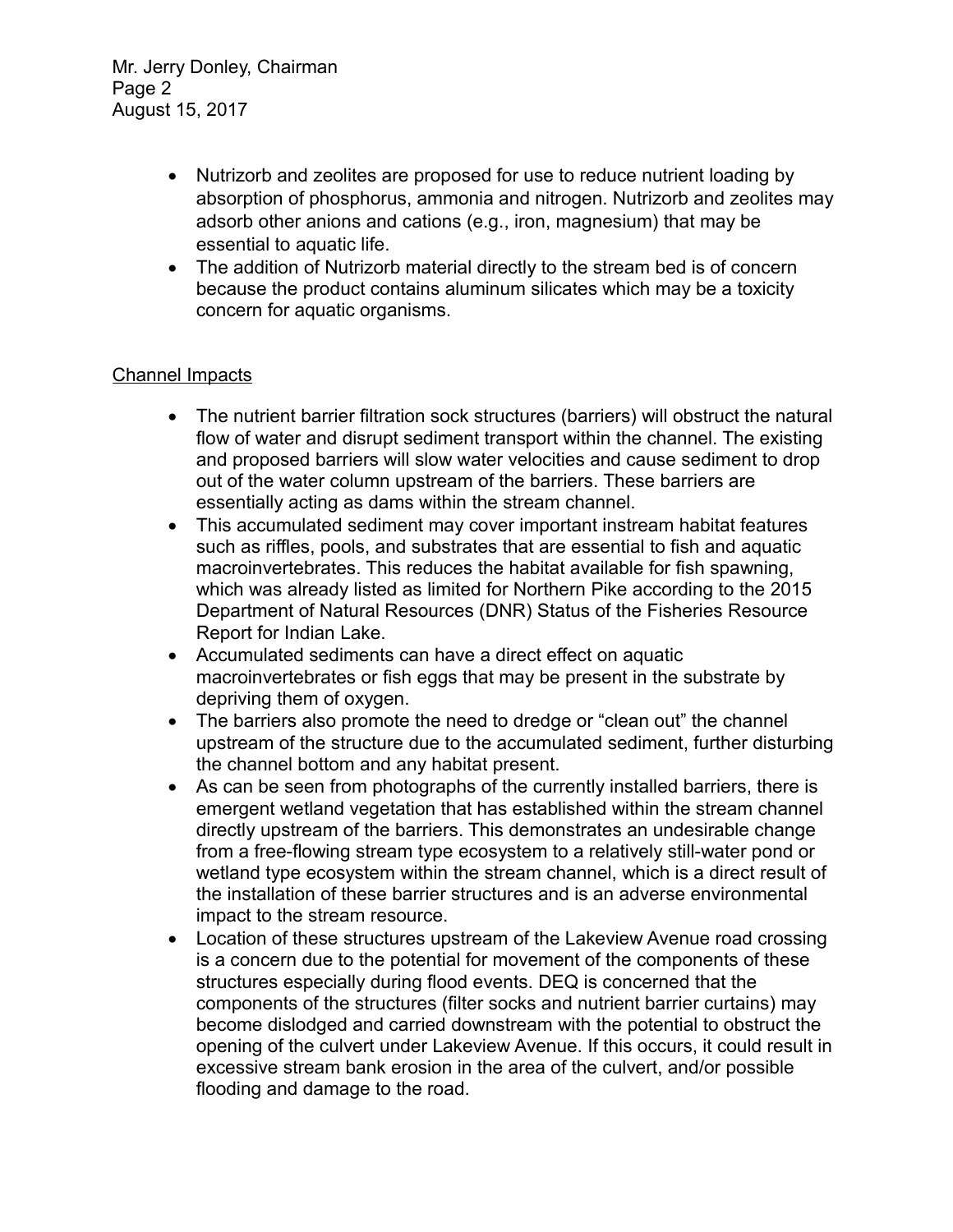Mr. Jerry Donley, Chairman Page 3 August 15, 2017

> A further concern is that, should these barriers become dislodged during a flood event, the accumulated sediment and granular Nutrizorb material stored behind these barriers would flush downstream, potentially blanketing downstream substrate and habitat, and ultimately ending up in Indian Lake. This could result in a significant volume of sediment, and phosphorus, entering the lake during a single flood event. This may result in significantly different impacts to the lake than this same volume of sediment entering the lake over a longer time period.

## Fish and Aquatic Organism Passage

 The nutrient barrier filtration sock structures (barriers) obstruct the natural flow of water and create a series of impediments, if not a series of complete barriers, to movement of fish and other aquatic organisms within the stream channel. DNR Fisheries has voiced concern over barriers in place during the March-April Northern Pike spawning season. These barriers would prevent Northern Pike from reaching important spawning habitats. DEQ is also concerned about the negative impacts, resulting from the placement of these barriers, to non-game fish species and other aquatic organisms from restricted movement within Mann Drain and its tributary, and between these waterbodies and Indian Lake during other time periods as well.

Pursuant to Section 30106 of Part 301, of the NREPA, the DEQ shall not grant a permit if the proposed project or structure will unlawfully impair or destroy any waters or other natural resources of the state. As described above, there are several instances where significant impairment and/or destruction of natural resources is possible.

We recommend the immediate manual removal of the all of unauthorized material placed below the Ordinary High Water Mark of Mann Drain. The material shall be disposed on upland. Please submit written documentation of the removal. Failure to complete the removal may result in further enforcement action.

You have the right to appeal this denial by filing a petition for a formal administrative hearing. To preserve your right to an administrative hearing, a petition or written request must be filed with the Michigan Administrative Hearing System (MAHS) within 60 days from the date of this denial letter. To request a hearing, submit the necessary document to: Michigan Administrative Hearing System, P.O. Box 30695, Lansing, Michigan 48909.

During the administrative hearing process, the MAHS provides the parties an opportunity to meet informally to attempt to resolve the matter. If a resolution is not reached during informal discussions and the case is not dismissed for other reasons, an administrative hearing will be scheduled. The MAHS will conduct the hearing and submit a Proposal for Decision to the director of the DEQ. The director then makes the final DEQ decision regarding the application.